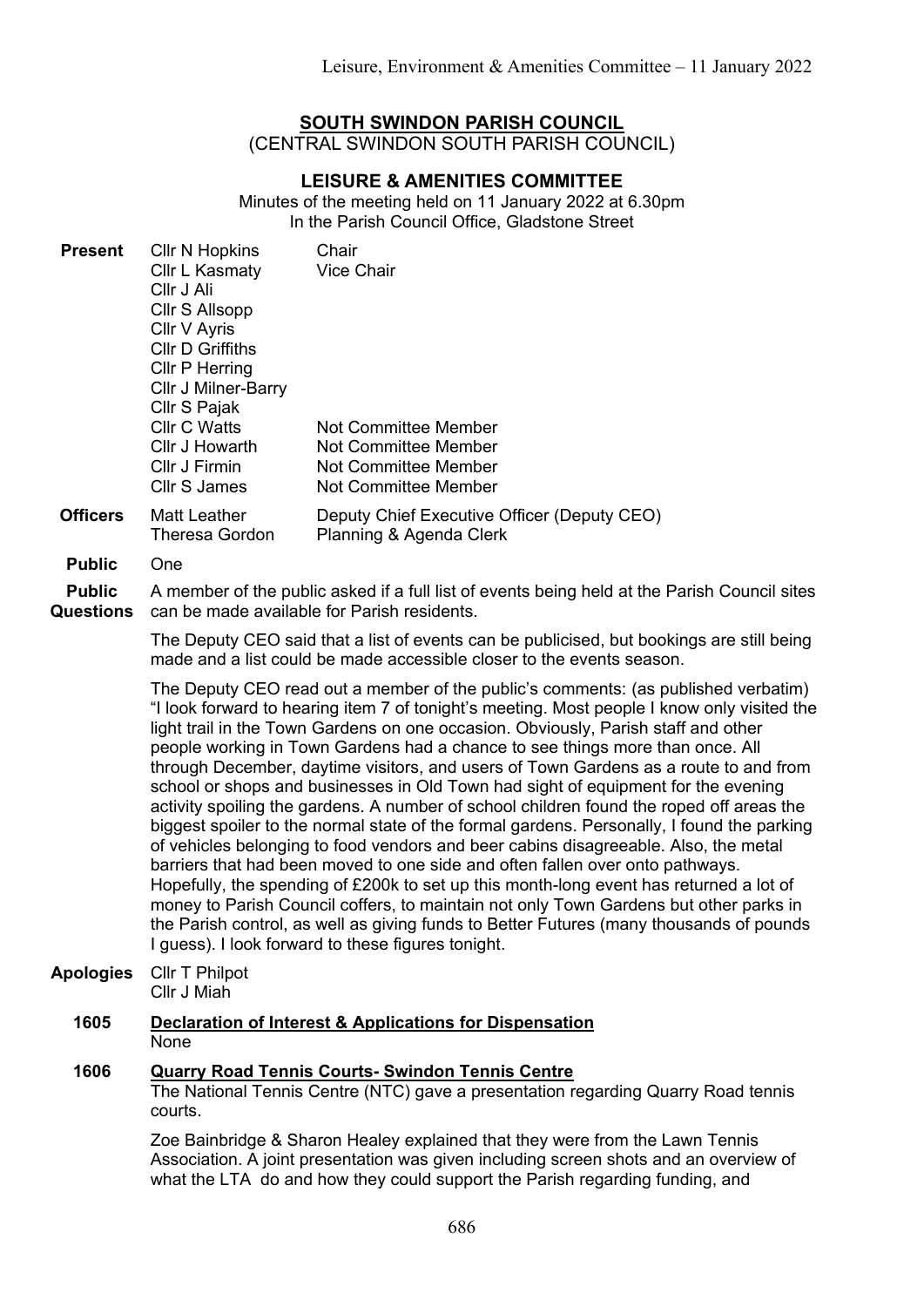opportunities to upgrade the Quarry Road tennis courts at Town Gardens. The presenters asked Councillors if they would like to visit two of their sites St Marks in North Swindon and Ashcombe Park in Weston-Super-Mare.

Councillors asked the presenters questions and discussed the refurbishment of the courts in Town Gardens and the options presented. Councillors also agreed that a visit to the sites mentioned in the presentation would be good to do. The Chair thanked Zoe and Sharon for the presentation.

### **1607 Prospect Hospice Presentation**

The Prospect Hospice gave a presentation regarding events organised to fundraise for the charity.

Cheryl Crouch and Mel a nurse at the Prospect Hospice, gave the presentation. Cheryl said that the Hospice costs  $£7.5 - £8$  million to run per year. It is adult care only and approximately 300,000 people in Swindon/North Wilts Community are cared for. There is also a team that supports bereaved children. The hospice is currently funded by up to 28% but the remainder is raised by fundraising, donations and 15 charity shops, although the shops had been closed in 2020-21 for 10 months which had impacted income. Events had been cancelled due to Covid and the Hospice currently survives by using reserves which cannot continue into 2022-23. Work has been done to bridge the financial gap by running mailing campaigns, a lottery alongside bid applications to Trusts and Foundations. Community activities are held in aid of the hospice and 8-10 events are organised per year and have been impacted the most. They asked if they could use the town gardens again for their Starlight Walk route.

Cllr Kasmaty asked if the Parish Council's new green trail could be used in a fun run or something similar., to fundraise for Prospect. Cheryl said they would like to try the route in February/March 2023.

Councillors asked questions and discussed the presentation content. The Chair thanked Cheryl and Mel for the presentation.

#### **1608 STFC Foundation- Multi Sport Dome Funding**

The Deputy Chief Executive Officer submitted a report regarding funding of the STFC Foundation Multi Sport Dome, a copy of which appears as Appendix A in the Minute Book.

The Deputy CEO tabled the report, which was discussed by Councillors.

#### **3. Recommendations**

**3.1** If the Committee are minded, to recommend the grant of £50,000 it be approved at the next available Full Council meeting.

**RESOLVED** that the Committee recommend the grant of £50,000 for the STFC Multi Sport Dome be approved at the next available Full Council meeting.

**3.2** If the grant is recommended for approval, it be subject to conditions as outlined in 2.4

**RESOLVED** that the grant is recommended for approval subject to the conditions outlined in 2.4 of the report.

#### **1609 Lawn Play Area Consultation Update**

The Deputy Chief Executive Officer gave a verbal update regarding a Lawn Play Area consultation.

The Deputy CEO said that a consultation of Lawn residents regarding a play area was agreed in September 2021. Residents were consulted electronically, and via hard copy surveys held at Lawn Community Centre. A large response was received but this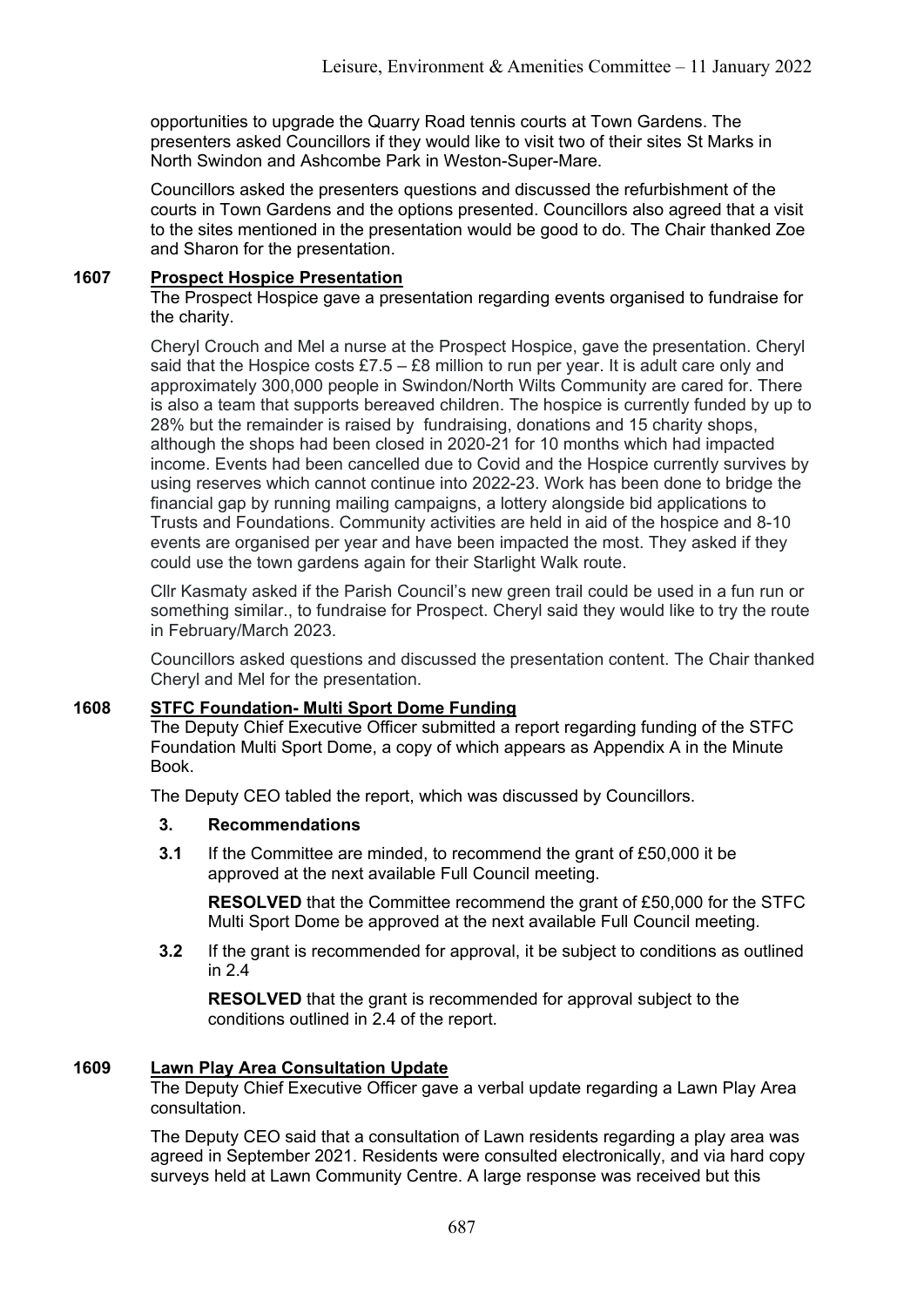proposal was controversial within the community; therefore, a leaflet drop would give the wider residents an opportunity to respond, it is really important to give every Lawn household the opportunity to respond.

Councillors discussed the details of a wider reaching consultation.

**RESOLVED** that a wider consultation be approved, with a hard copy of the consultation sent to all Lawn households.

### **1610 Enchanted Gardens Light Trail**

The Deputy Chief Executive Officer submitted a report regarding the Enchanted Gardens Light Trail, a copy of which appears as Appendix B in the Minute Book.

The Deputy CEO drew the Councillors attention to the written report which included the donation of £24,952 to the Brighter Futures Charity. Feedback given by visitors to the event was positive and the local community were pleased with the organisation of the event and how much they had appreciated it.

The Chair of the Parish Council thanked the Chair of the Leisure, Environment & Amenities Committee, the Deputy CEO, and all Officers involved for the work put into creating the event and making it such a fantastic success.

Following the success of the 2021 Light Trail Luminism have asked the Parish Council if they would like to continue the event in 2022. Without an agreed specification and costings for the event, the Parish Council is not able to agree to such an event at this stage. However, it is proposed that the Parish Council express an interest to Luminism that they deliver the event for 2022 and request the Events Working Party work with Luminism to bring forward a proposal to a future Full Council Meeting for the Light Trail event in 2022.

#### **6. Recommendations**

- **6.1** Resolve to thank Luminism and the Enchanted Gardens Light Trail team for delivering a successful event in December 2021.
- **6.2** Propose to Full Council that the Parish Council express an interest to Luminism that they deliver the Enchanted Gardens Light Trail in 2022.
- **6.3** Request that the Events Working Party work with Luminism to bring forward a proposal to a forthcoming Full Council meeting for how the Enchanted Gardens Light Trail would work in 2022, including detailed costings.

**RESOLVED** that recommendations 6.1, 6.2 and 6.3 be approved en-bloc.

## **1611 George Gay Gardens**

The Deputy Chief Executive Officer submitted a report regarding use of developer contributions from the George Gay Gardens development, a copy of which appears as Appendix C in the Minute Book.

The Deputy CEO tabled the report which contained all required information.

#### **4. Recommendations**

**4.1** Ask Parish Councillors submit proposals on their preferred use for the developer contributions listed in Point 2.2 of the report.

**RESOLVED** that recommendation 4.1 be approved.

**4.2** Request that the Assets Working Party propose a strategy for how the Parish Council could utilise the developer contributions listed in Point 2.2 of the report.

**RESOLVED** that recommendation 4.2 be approved.